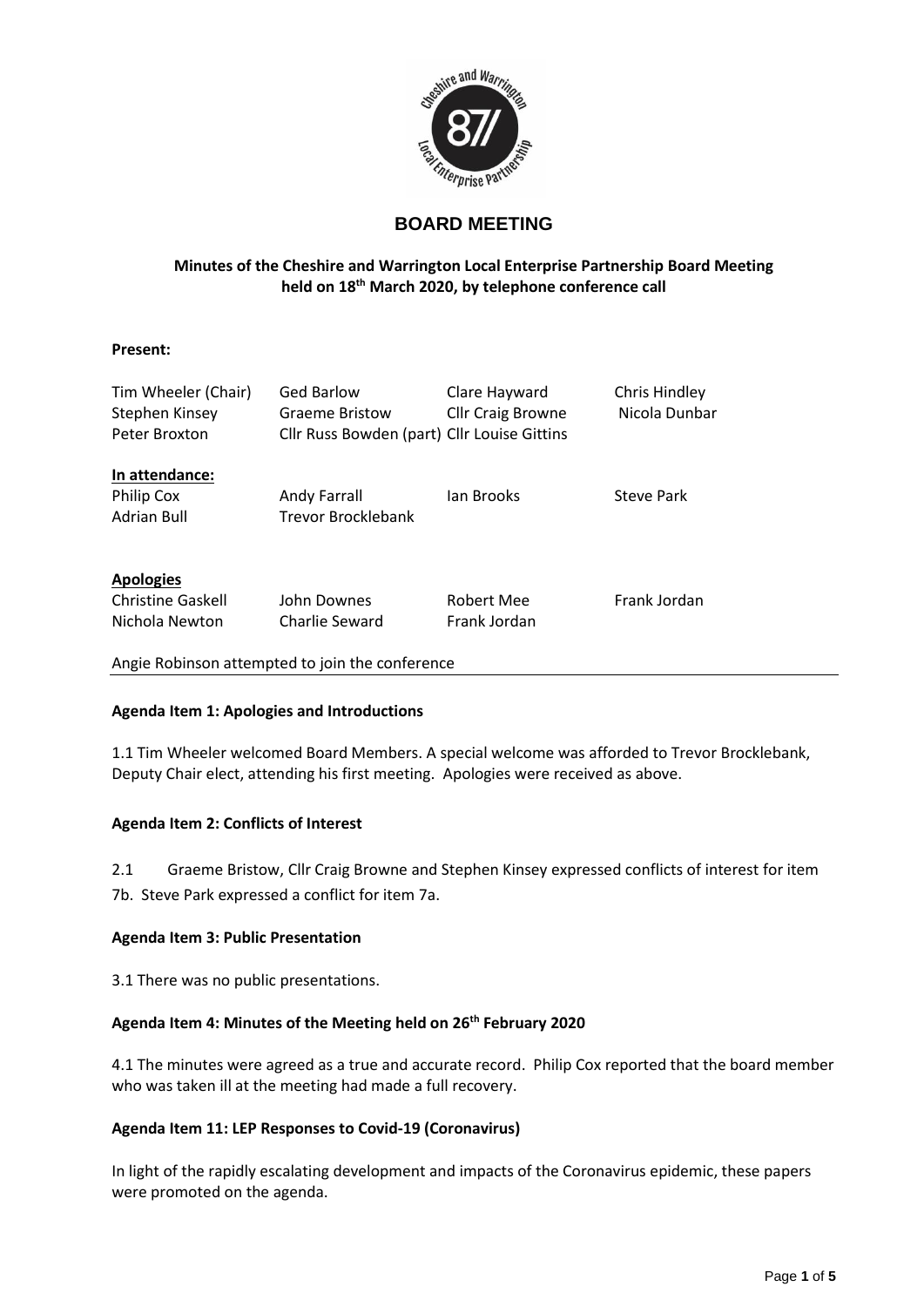Philip Cox confirmed that the LEP Senior Management Team had met regularly to assess the evolving Government and Public Health recommendations and were passing messages onto staff with regard to personal safety and protection. Since the paper was written, all staff were now working, if possible, from home, meetings were being moved to virtual conferences and all unnecessary travel is being avoided. The Board supported the actions being taken.

The remainder of the Board discussion centred on the LEP's role in supporting the economy and business community across Cheshire and Warrington throughout this challenging period. The Growth and Skills Hub is providing an up to date information resource and will be seeking to contact all businesses on the business rates database, via mailshot, to apprise them of the emerging Government support. The Growth Hub is also capturing and collating intelligence on the impacts to business and the economy and relaying its' findings into Government departments at least weekly. The Board discussed a wide range of impacts including the short-term economic and financial consequences, challenges in the third sector amongst volunteering numbers and a lack of clarity in the insurance sector regarding e.g. the level of protection afforded by business interruption insurance. Impacts are being felt differently by different sectors; some seeing increases (e.g. logistics) and others sharp declines (e.g. but not exclusively, travel, hospitality). Some outdoor attractions appear to be maintaining visitor numbers for the time being (many have since closed). With the sudden increase in demand for home and remote working the capacity of digital infrastructure is being stretched.

The LEP and Marketing Cheshire are responding by ensuring an up to date and trusted information flow is prioritised on the website, supported by social media. The LEP will be signposting people to the areas of support and the processes for that as they emerge. We are seeking to provide re-assurance, intelligence and advice (e.g. companies dealing with cancellations), provide support to the sources of funding. The LEP has a role to ensuring medium term confidence, to promote our local economy and to prepare for recovery. It is vital to maintain confidence in the economy as a whole and Board members can help disseminate the message. The LEP will need to be both bold and creative in addressing and finding solutions to the economic challenges.

The Board thought it would be helpful if the time of the next scheduled update is added to the information on the website, in addition to time stamping the information as it appears. The LEP also needs to prepare for a "Lock-Down" scenario, if or when additional measures are imposed. It was proposed that a sub-set of the Board meet routinely by conference call to assist intelligence gathering and for the LEP to provide briefing for use by board members to reinforce the role of the LEP.

ACTION: PC/AF/IB

#### **Agenda Item 5: Chief Executive's report**

5.1 The Board noted the report.

#### **Agenda Item 6: Approval of EZ Loan Facilities**

6.1 The proposed changes to the Articles of Association were discussed. It was explained that final consensus had yet to be reached with the lawyers of local authorities as to the effects of the proposed change of Membership of the LEP Limited Company. Legal advice received indicates that, if Membership is limited to the three Local Authorities the LEP would become defacto a Local Authority Controlled Company. The Board view is that such control is exercised in the very limited realm of the constitution, and future changes thereto, of the company as a Corporate Body. The Board remains satisfied that the proposal does not interfere with the fundamental principles that the LEP is a partnership of private and public sector by virtue of the make up of the Board, and has an entirely independent remit to set strategy and make operational decisions regarding investments.

6.2 The Board encouraged the executive and local authority directors and representatives to bring this matter to a conclusion as a matter of urgency. The resulting delay to the completing the Facilities Agreements is preventing the LEP demonstrating its confidence by investing in the Science Corridor.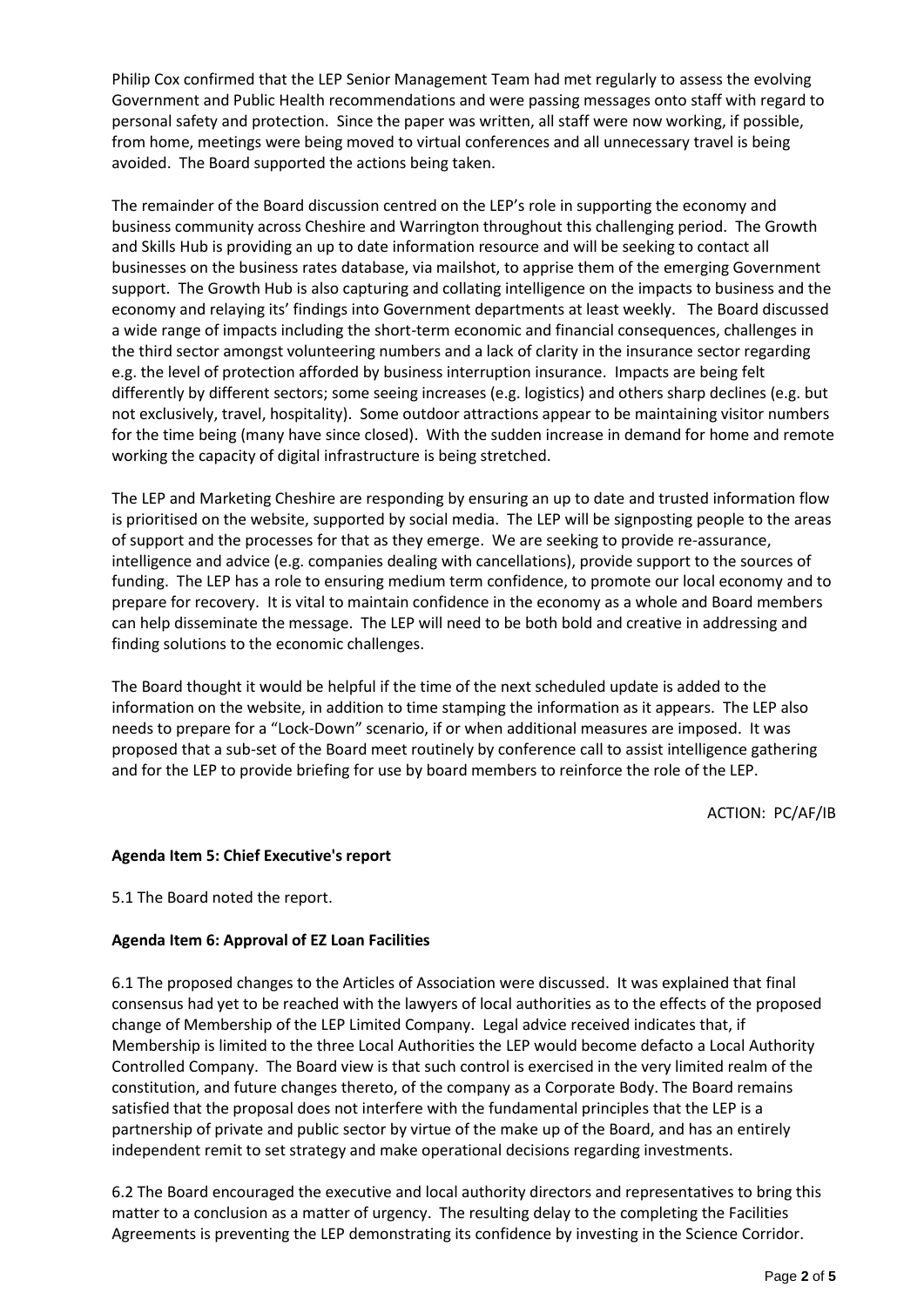6.3 The Board resolved to adopt the revised Articles of Association, once agreement is reached with Local Authorities, and to delegate authority to execute the necessary documentation to the Chair and Chair of the Enterprise Zone Board. A formal, legally prepared resolution of the company shall be finalised to record the decisions.

ACTION IB

6.4 It is a pre-condition of the proposed EZ Facilities Agreements that the Articles are amended, referred to in 6.1-6.3, to overcome what has been a "Technical Breach" of the existing Articles arising from how the company has operated in the past 4-5 years. Given the Board's approval to the proposed changes to the Articles and that agreement would be forthcoming, the Board discussed the Facilities Agreements.

6.5 The facility agreement between the LEP and Warrington BC was approved. The template agreements between Cheshire West and Chester and the LEP and between Cheshire East and the LEP were also approved in principle. The Board agreed to delegate authority to the Chair and the Chair of the Enterprise Zone Board to execute the final documents. A formal, legally prepared resolution of the company shall be finalised to record the decisions.

ACTION IB

# **Agenda Item 7: Approval of EZ Investments**

7.1 The Board discussed two investments above the delegated limit (to the EZ Board) of £2.5m within the Science Corridor Enterprise Zone. Both investments were supported by recommendations to the Board from the EZ Board and P&I Committee, subject to the EZ Facility Agreements being completed to provide the necessary funds.

7.2 WBC Birchwood Park Trustee Limited (as Trustee of the WBC Birchwood Park Unit Trust) has applied for an investment in Quadrant Phase 2 of up a maximum of £3,618,000 to deliver a £15.2m project to develop five industrial units totalling 15,773 sq m (169,785 sq ft) at Birchwood Park, Warrington. The scheme could generate c.£436k per annum in retained business rates, providing a payback of up to 8.3 years and potentially generating up to £9.1m in retained business rates over the lifetime of the EZ. The applicant is seeking grant funding on the basis of a gap in the overall financial viability of the scheme on the basis of an undeliverable return on investment owing to risk without EZ support. The investment was approved and the Board delegated authority to the Chair and Chair of the Enterprise Zone Board to sign documentation as necessary.

7.3 Alderley Park Limited (APL) has applied for a total of £4m investment in respect of two projects to refurbish Block 22 and the basement of Blocks 23/24 at Alderley Park that will provide a total of 9,011 sqm (c.97,000 sq ft) of refurbished laboratory space. Both of these projects include a contribution towards the development of a new 2,247 space multi-storey car park (MSCP) on the site. The two projects could generate c.£401,500 per annum in retained business rates, generating up to £8.2m in retained business rates over the remaining lifetime of the EZ. On this basis the investment would pay back in 9.9 years. The applicant is seeking grant funding for the two projects on the basis of a gap in the overall financial viability of the schemes, which is exacerbated by abnormal infrastructure costs relating to the MSCP. Whilst these are two separate projects, they were presented in a single business case for EZ investment due to MSCP element which is common to both projects. The investment was approved, subject to further due diligence to ascertain the impacts of business rate holidays on the baseline and surplus business rates. The Board delegated authority to the Chair and Chair of the Enterprise Zone Board to sign documentation as necessary.

# **Agenda Item 8: Presentation – Sustainability Update**

8.1 The Board received a presentation from Philip Cox updating them on the work that has been performed towards setting Sustainability and Inclusivity objectives for the LEP. The presentation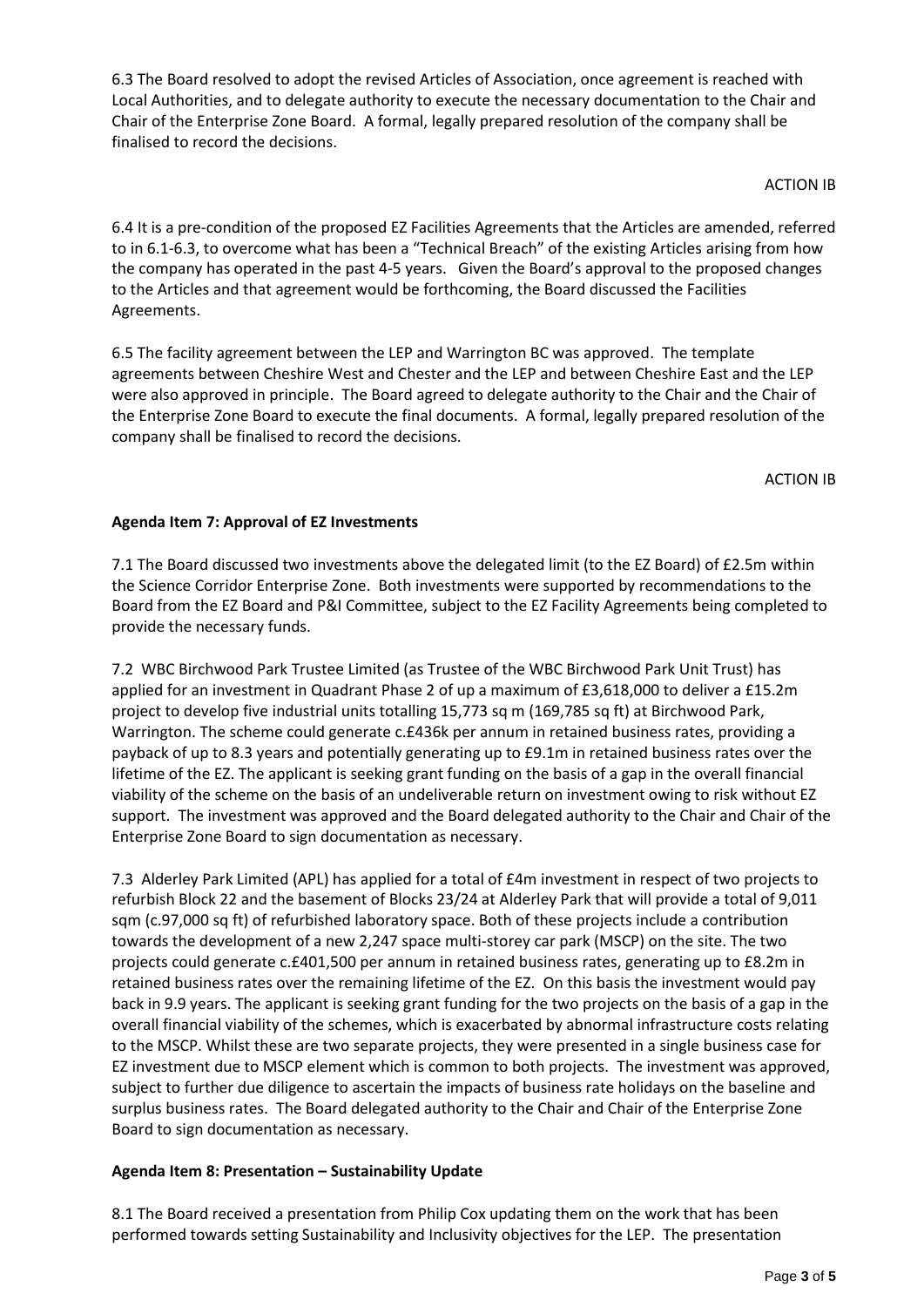recognised links between Sustainability and Inclusivity and that the LEP has a role to play in setting the sub-regional agenda and influencing delivery by others. The Board noted the presentation and was supportive of the work done so far. Graeme Bristow commented that how people perceive Sustainability might change in the light of current events and priorities. It was agreed to do further work, returning to the Board in September, and to refine the objectives of establishing some revised criteria by March 2021.

### **Agenda Item 9: Approval of Annual Delivery Plan 2020-21 and Budget 2020-21**

9.1 Since discussing a draft Annual Delivery Plan in January, the Annual Delivery Plan had been updated to reflect comments from Board members and the Accountable Body, CEC. Several of the targets included in the Plan had also been updated. The Board approved the Annual Delivery Plan 2020-21, which will be formatted and published as a corporate document before April 30<sup>th</sup>, 2020.

9.2 The Board also approved the LEP company budget for 2020-21, which showed a balanced position and provides the LEP with adequate financial reserves. The Board noted the possibility that additional funding may become available to meet the economic challenges now being faced, and for further support in respect of Brexit. These measures are too unclear and uncertain at the present time but, as clarity materialises, will be included in updated forecasts throughout the financial year.

### **Agenda Item 10: Charity of the Year 2020-21**

10.1 Chris Hindley introduced the paper describing the high level of interest shown by a commendable range of Charities seeking partnership with the LEP for 2020-21. The LEP Board expressed its' thanks to all applicants. A shortlisting process had been undertaken considering each charity with the LEP's criteria, LEP staff had an opportunity to provide their views and the LEP assessment had undergone an independent review.

10.2 Following this rigorous process, the Board approved Young Enterprise as the Charity of the Year.

10.3 The Board recognised that it would be disappointing news for the unsuccessful applicants and each applicant will be contacted individually to thank them for their interest and the tremendous work they do.

## **Agenda Item 12: Board Sub-Committee Reports**

12.1 Minutes from the various Sub-committees were noted by the Board.

12.2 In response to updates by Sub-Committee Chairs, the Board made the following observations:

- That Strategy Committee consider giving guidance to sectors, other than the Transport Sector which is well versed, on the preparation of business cases for capital projects to help widen the scope of projects. Housing was one area suggested.
- To support the Employers and Skills Board in delivering its strategies to build Virtual Learning capacity.
- To note that funding for the Pledge had been secured for a further 18 months.
- To note that an Expression of Interest (£15M) for an Institute of Technology had been submitted.
- That P&I had ratified many projects recently including Energy, Skills and Sustainable Transport investments.
- The Enterprise Zone Board is considering an investment in Advanced Sustainable Development, which is more an investment in process than physical development. This project, if supported for investment by the EZ Board will be brought to the full Board for approval, given it is "novel" and presents the LEP with new areas of risk to consider.
- Consultants have been appointed for Inward Investment and External Perceptions work.